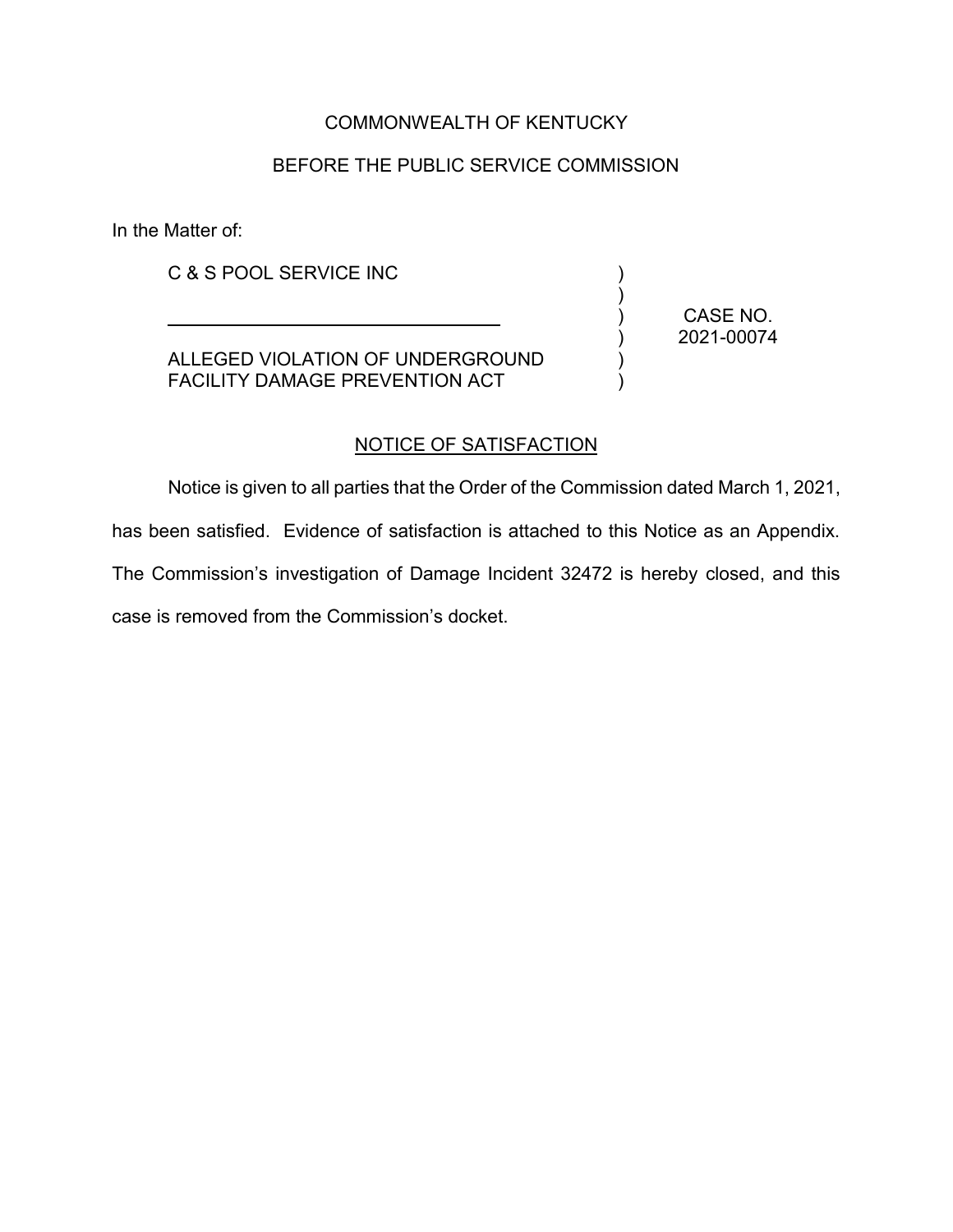By the Commission



ATTEST:

\_\_\_\_\_\_\_\_\_\_\_\_\_\_\_\_\_\_\_\_\_

Executive Director

Case No. 2021-00074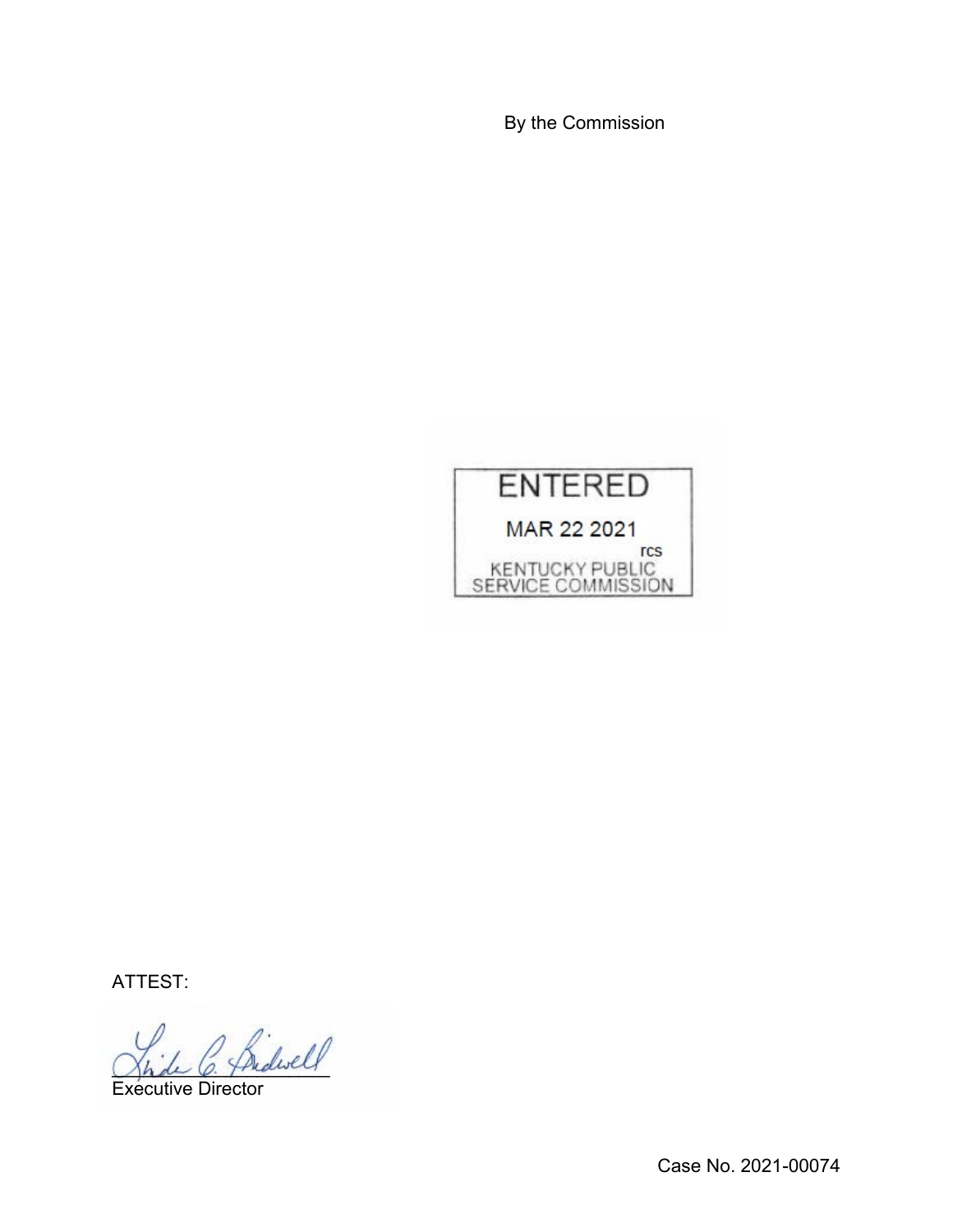# APPENDIX

# APPENDIX TO A NOTICE OF THE KENTUCKY PUBLIC SERVICE COMMISSION IN CASE NO. 2021-00074 DATED MAR 22 2021

ONE PAGE TO FOLLOW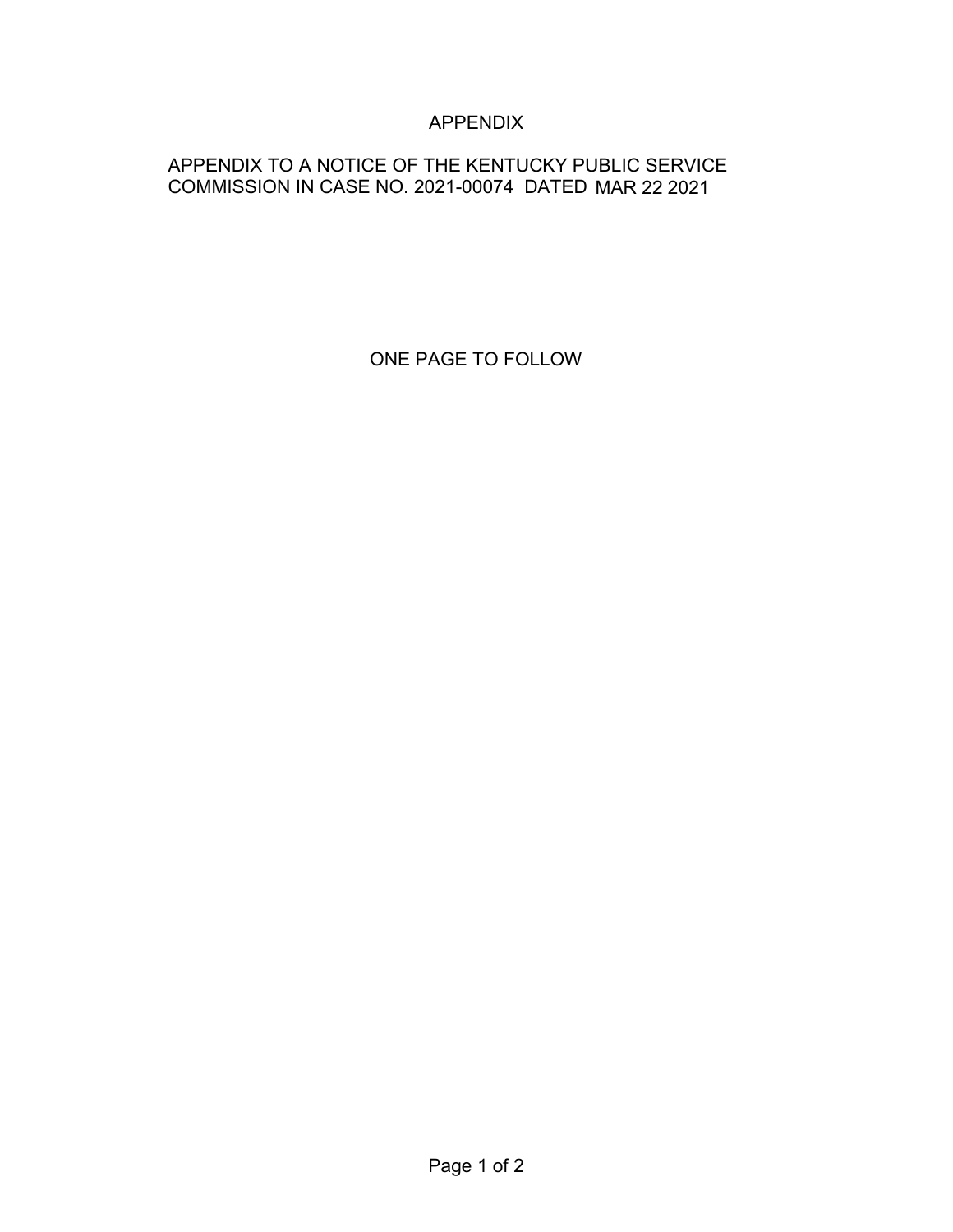# COMMONWEALTH OF KENTUCKY BEFORE THE PUBLIC SERVICE COMMISSION

# RECEIPT OF PAYMENT

This is to acknowledge receipt of cashiers check 744179 for \$1,250.00 payable to Kentucky State Treasurer on March 18, 2021 from C&S Pool Service Inc. The check represents payment of penalty as set out in the Demand Letter of November 30, 2020 - Incident #32472.

Browell  $\cup$  place  $\ell$  :

Linda C. Bridwell Executive Director Dated March 18, 2021